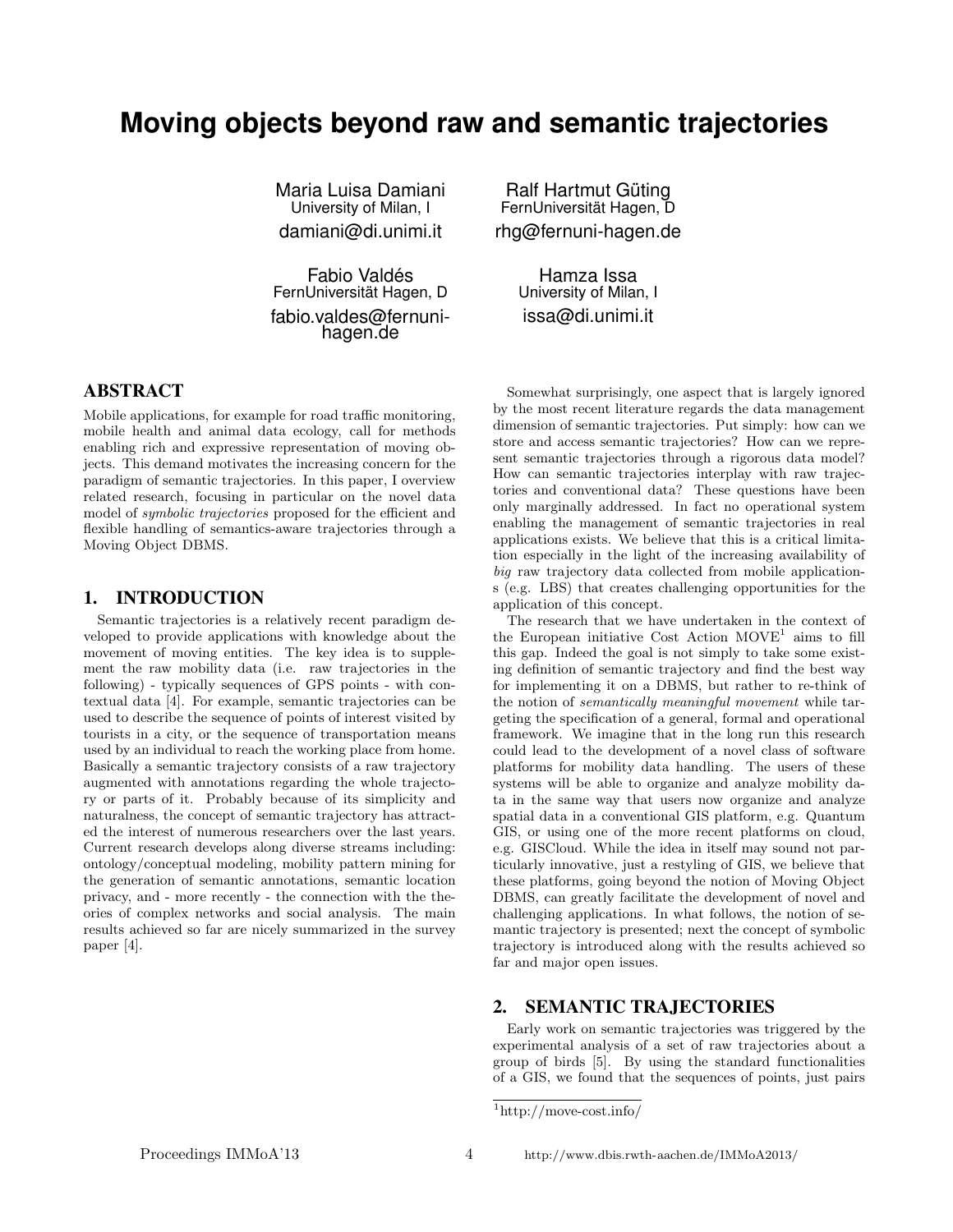of timestamped coordinates, associated with birds identifiers were actually representing the migration routes from Central Europe to Africa and vice versa. Such discovery, that was somewhat unexpected, inspired the proposal of a novel model for the high level representation of movement. Since this first result, research developed along different directions, including the following:

- Conceptual modeling. The first conceptualization was centered on the notions of stop and move [5]. A stop represents a temporary suspension of the movement, while a move is the transfer from one stop to another stop. While this conceptualization is appropriate in many applications, there is increasing evidence that stop-and-move is just one of the possible mobility patterns. For example Yan et al. [7] present an approach to extract and represent the sequence of activities from raw trajectories. In the light of these experiences, a novel conceptual model has been recently proposed which enables the attachment of any kind of meaning (not just stop and move) to sequences of points [4].
- *Extraction of mobility patterns.* A major research direction regards the mining of mobility patterns to automatically annotate semantic trajectories. Early work by Alvares et al. [1] focuses on the identification of stops and moves. Numerous approaches can be found in literature, either explicitly related to the notion of stop-and-move or developed within different communities. A comprehensive survey can be found in [4].
- The privacy of mobility patterns. A different issue is to preserve the privacy of sensitive mobility patterns such as the presence in places, e.g. hospitals and religious buildings, that might reveal sensitive information about moving individuals. This problem is particularly challenging in on-line applications, e.g. LBS and geo-social networks, whereas the privacy mechanism has to rely on partial knowledge of the movement (past and current positions are known, but not future positions). The privacy of mobility patterns in an open issue [2]. An approach in this direction, focused on the protection of specific mobility pattern, i.e. sensitive places, is presented in [8].

## 3. SYMBOLIC TRAJECTORIES

Semantic trajectories are often considered the result of an analytical process conducted on raw trajectories. We believe that the notion of semantic trajectory is valuable on its own, independently of how these trajectories are generated. For example, annotations can be deliberately attached by individuals (e.g. user can specify the transportation means) or even the annotation can be automatically attached by the location tracking system (e.g. locations in indoor settings have natural semantics, such as room 1 and building A). Moreover, even in those cases in which semantic trajectories are obtained from an analytical process, the problem remains of how to encode them in a machine readable form. This is the focus of our current research that we briefly present in what follows.

## 3.1 The data model

We have defined a simple generic data model able to capture different types of semantics called symbolic trajectory [6]. In essence the idea is to represent semantic information in terms of names or labels. For example an activity (running, walking ) and points of interest (Colosseum, Louvre) can be straightforwardly described by labels while sensor readings, e.g. temperature, need first to be turned into qualitative values, e.g. high, low temperature. Formally, a symbolic trajectory is an ordered sequence of pairs

$$
(i_1 l_1), \ldots (i_n l_n)
$$

called units when each unit  $u_j = (i_j \, l_j)$  consists of a time interval  $i_j$  and a label  $l_j$ . The label  $l_j$  describes the movement in the time interval  $i_j$ . Symbolic trajectories are provided as abstract data types and integrated into the ADT model defined in [3]. For example a symbolic trajectory describing places and the transportation means used to reach those places, can be as follows:

```
(2013-01-17-9:02:30 2013-01-17-9:05:51) "home")
(2013-01-17-9:05:51 2013-01-17-9:08:44) "bus")
(2013-01-17-9:08:44 2013-01-17-9:50:02) "train")
(2013-01-17-9:50:02 2013-01-17-17:50:02) "work")
....
```
The core technical contribution is a novel language for pattern matching and rewriting on symbolic trajectories. The pattern language enables the extraction of subsequences from symbolic trajectories. Patterns are defined as regular expressions that can be matched by single units or sequences of units. For example, the query: Which are the trajectories in which the individuals take more than 1 hour to move from home to work? can be solved specifying the following pattern:

#### $*(- home ) Z* (- work)*// getDuration(Z.time) > 3600$

where:

- Z is a variable denoting a sequence of units, the symbol \* denotes a sequence of zero or more units,
- $-$  ( $\pm home)Z *$  ( $\pm work$ ) is the pattern
- $qetDuration(X.time) > 3600$  is the condition that must be met by the matching sequences, in this case the duration in seconds of the transfer from home to work.

An important feature of the language is that it is embedded into an existing Moving Object DBMS (i.e. Secondo). The pattern language at work is illustrated in a video<sup>2</sup>.

### 4. CONCLUDING REMARKS

Capturing and representing the meaning of movement is a challenging issue that calls for novel solutions. We are working on the definition of the symbolic trajectory data model for the representation of time-varying textual descriptions. A number of issues are still open. For example, a major issue is integrating - whenever it is meaningful - the symbolic dimension with the geometric dimension of the movement. Another major issue regards the usability of the system that is fundamental for an effective deployment of symbolic trajectories in real applications.

<sup>2</sup>http://molle.fernuni-hagen.de/DfnA/SymbolicTrajectories.mp4